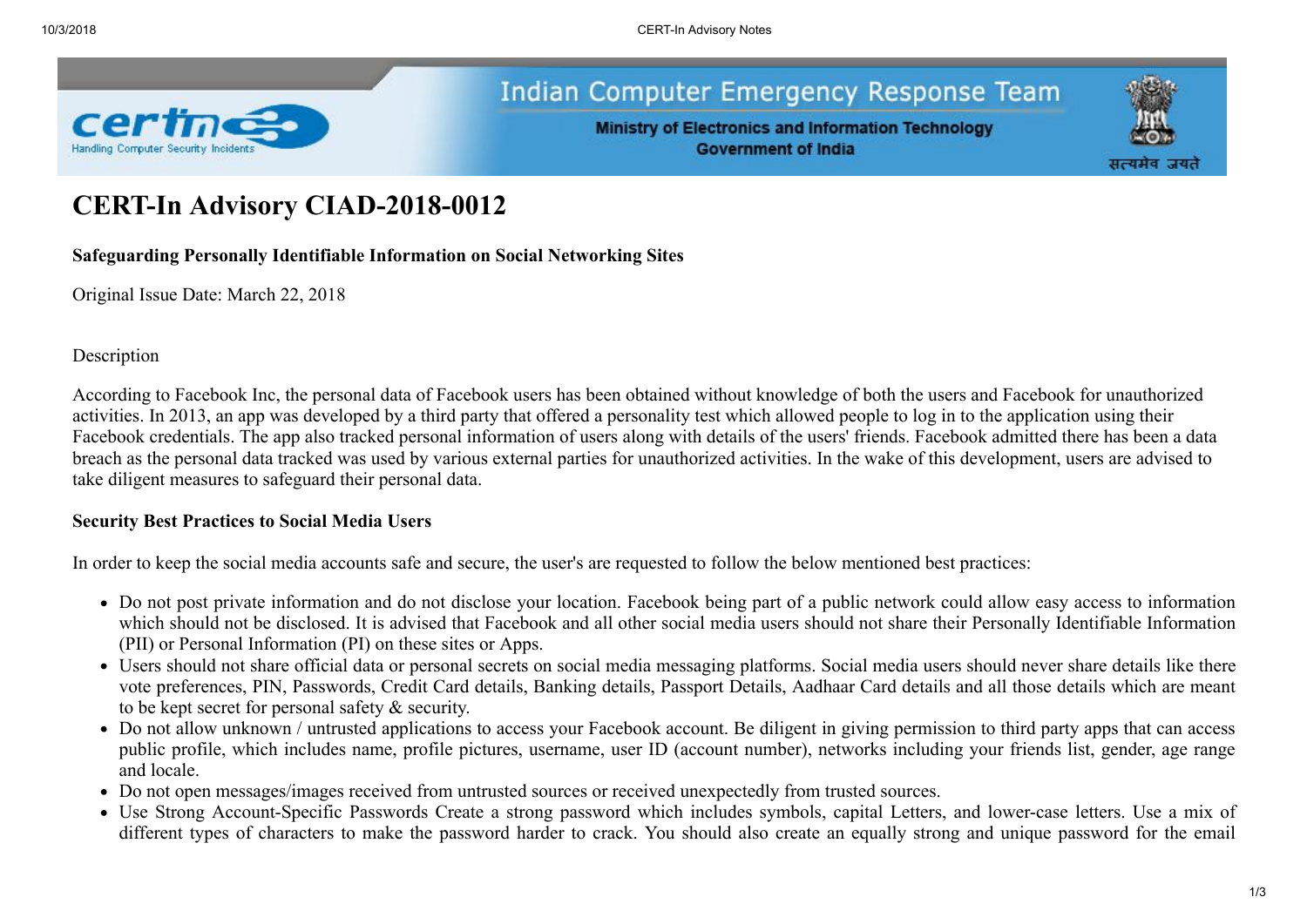#### 10/3/2018 CERT-In Advisory Notes

address associated with your social media account. Keep your password in a safe place. Consider using password management software to store all of your login information securely.

- Exercise caution while visiting websites or web links that ask users to add browser extensions or downloads plugin files.
- Follow safe practices when browsing the web. Ensure the web browsers are secured enough with appropriate content controls.
- Close accounts which are not being used. They could be compromised without the user's knowledge
- Assess the applications being used in your mobile devices or browsers. Most of the applications either use Facebook or Google to Sign In.
- Keep all mobile apps updated. Update security settings on social networks regularly.
- New login Email alerts. Enable alerts for new log in or change of credentials.
- In case of any abuse or data breach, users are advised to immediately contact Abuse/Helpdesk of concerned social media portal as well as, lodge a complaint with the local cyber police station.

### **References**

## **CERT-In Advisory on Safeguarding Online Identity (CIAD-2017-0011)**

<https://www.facebook.com/zuck/posts/10104712037900071> <https://www.theguardian.com/news/2018/mar/20/facebook-data-cambridge-analytica-sandy-parakilas> <https://www.thrillist.com/news/nation/how-to-protect-your-facebook-data-breach-settings> <http://www.bbc.com/news/world-us-canada-43494337>

Disclaimer

The information provided herein is on "as is" basis, without warranty of any kind.

Contact Information

Email: info@cert-in.org.in Phone: +91-11-24368572

Postal address

Indian Computer Emergency Response Team (CERT-In) Ministry of Electronics and Information Technology Government of India Electronics Niketan 6, CGO Complex, Lodhi Road, New Delhi - 110 003 India